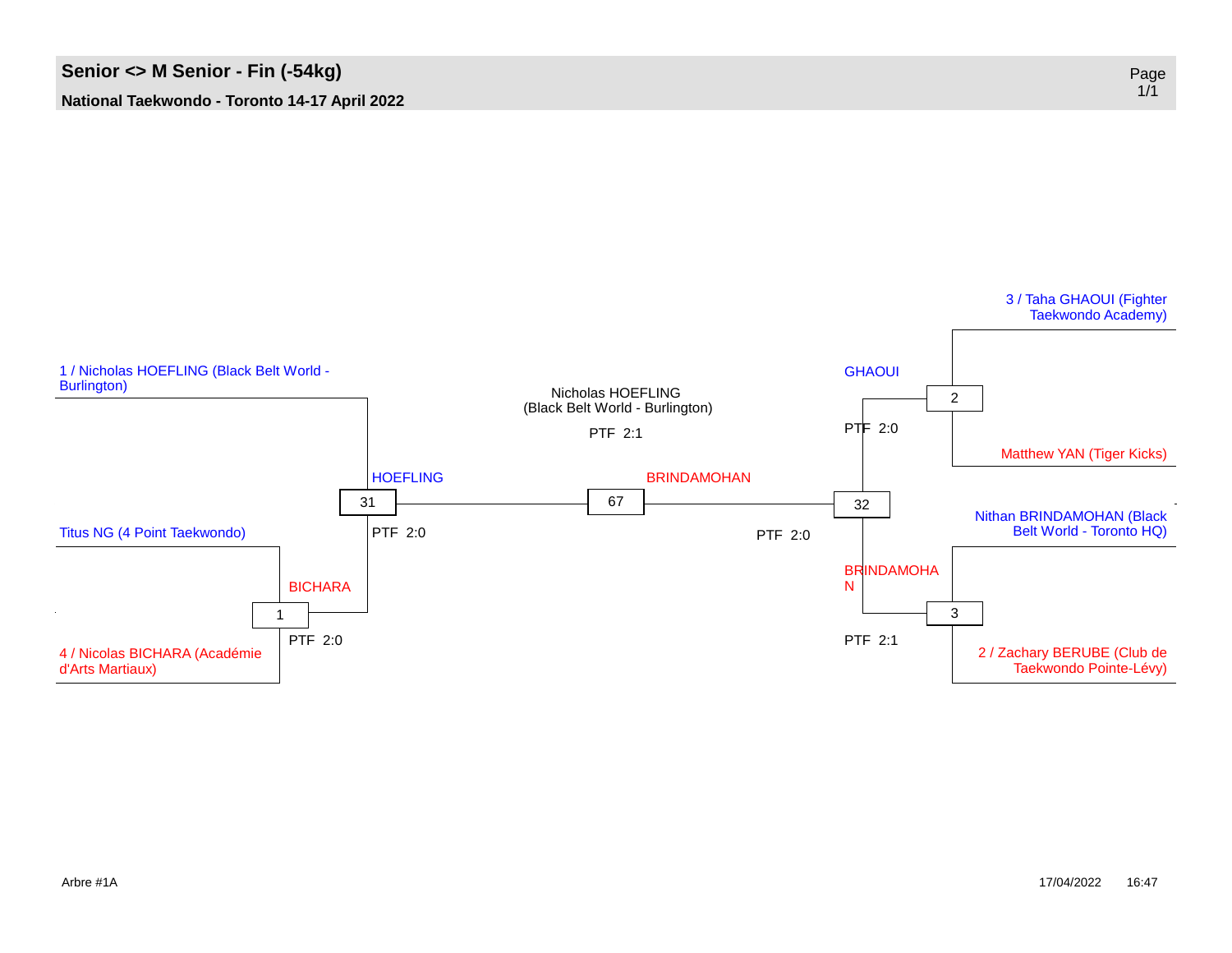

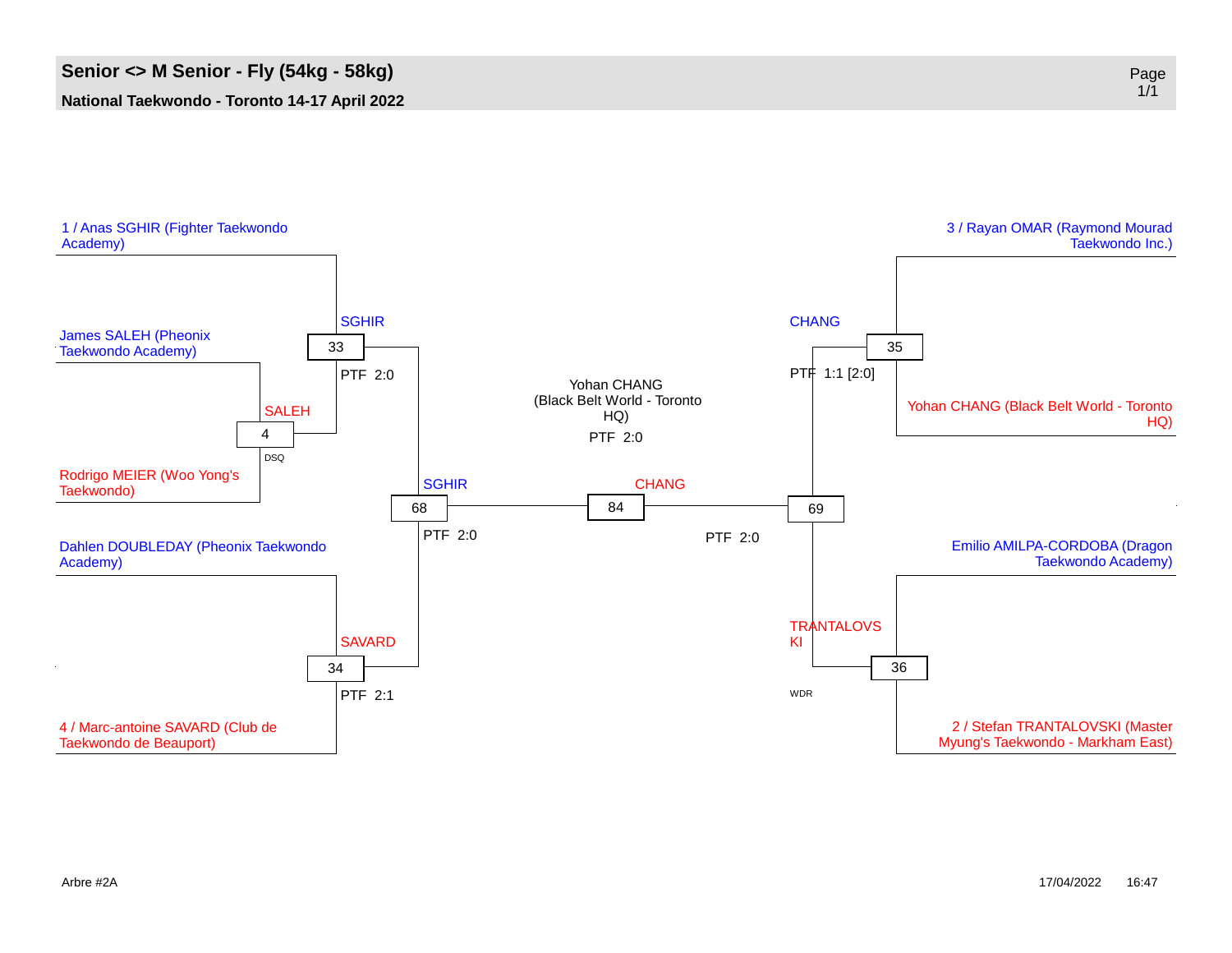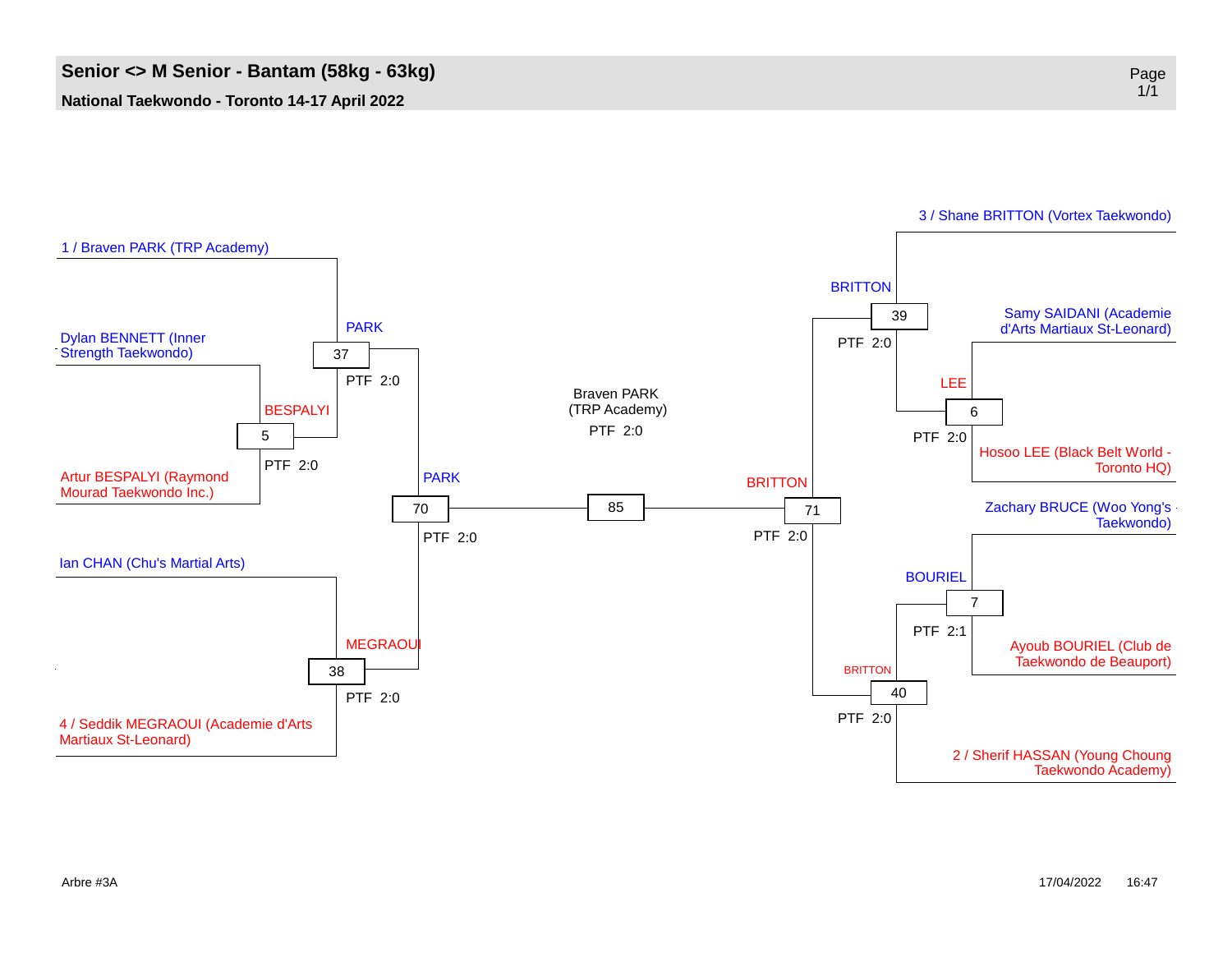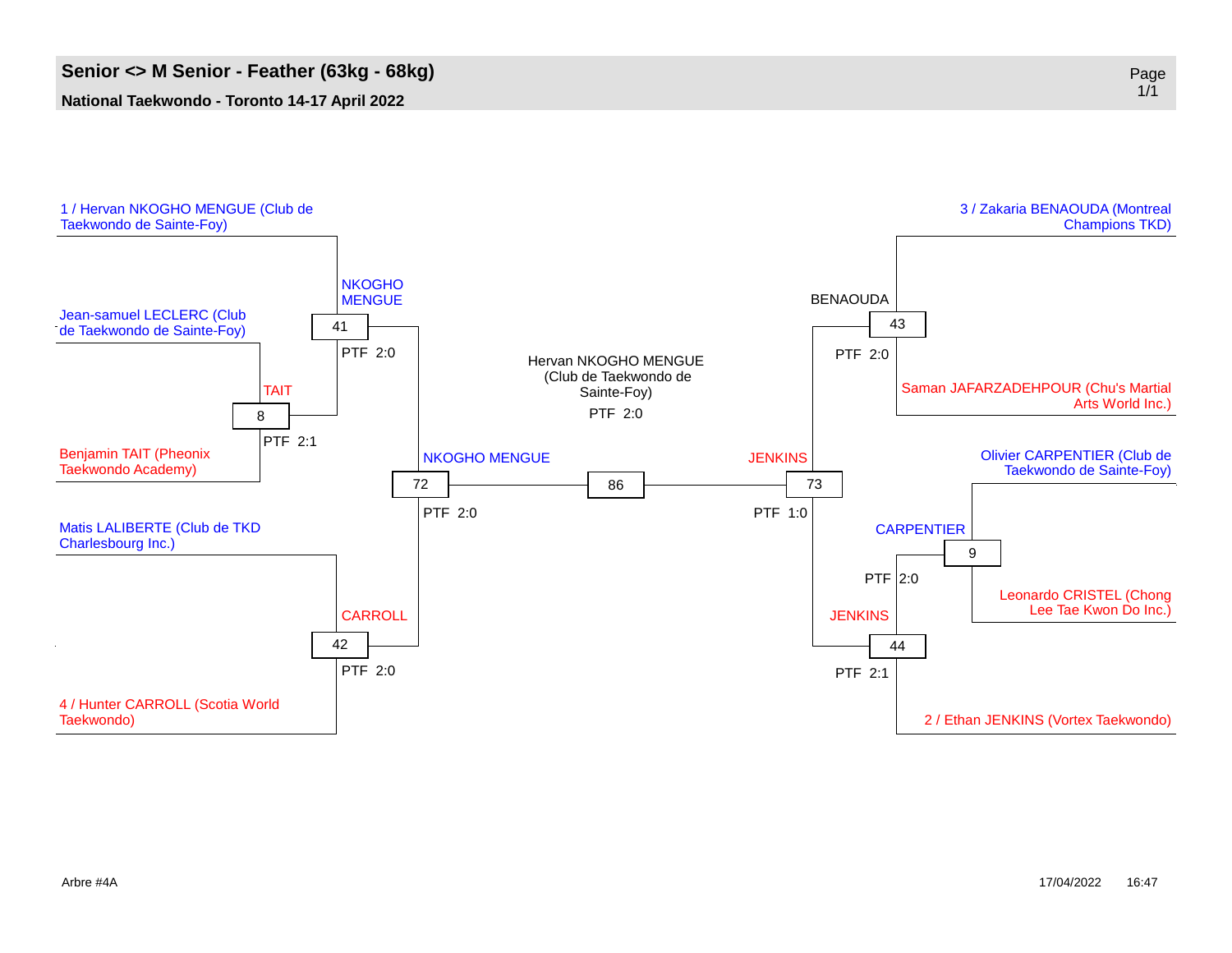

1/1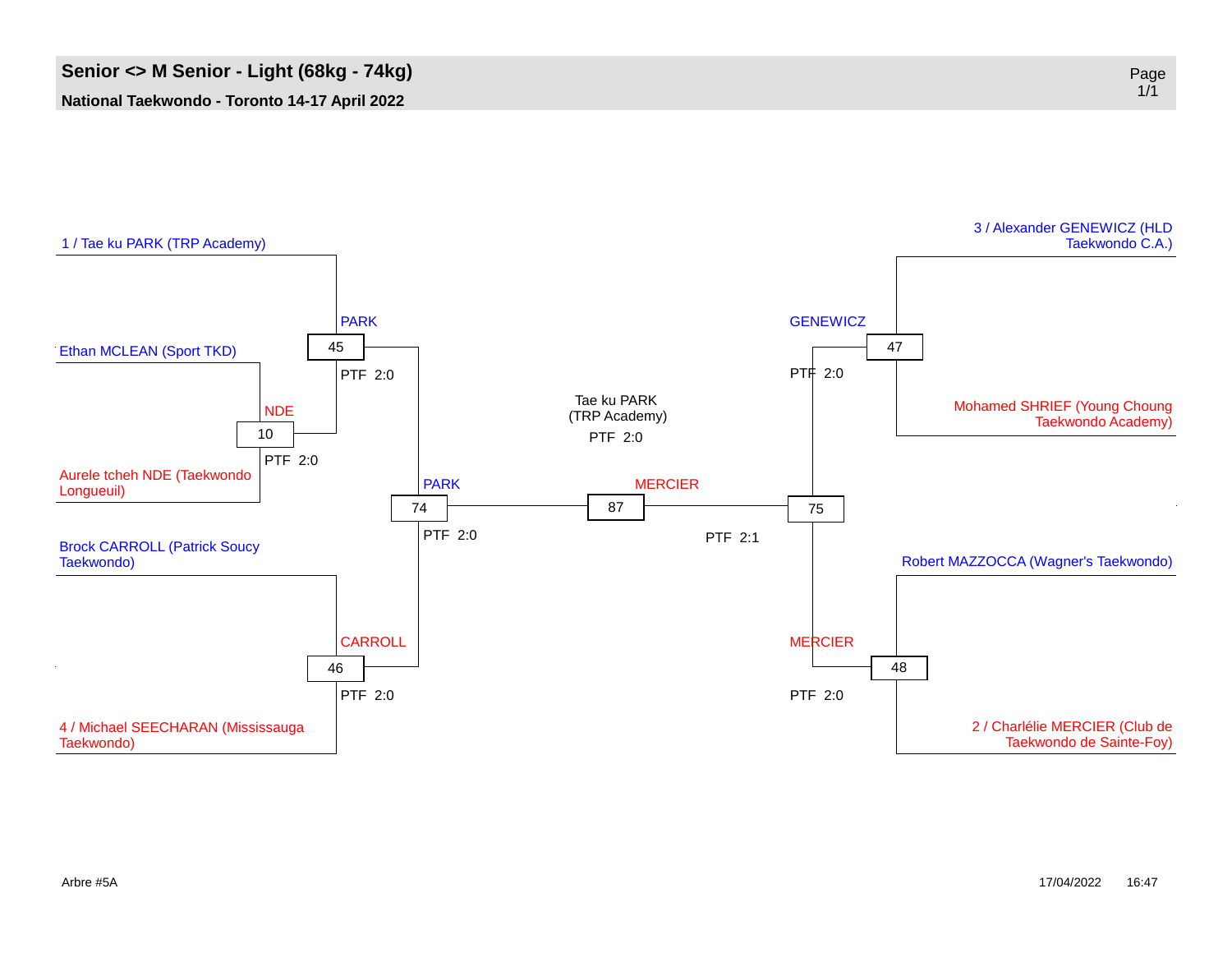## **Senior** <> **M** Senior **-** Welter (74kg - 80kg)

**National Taekwondo - Toronto 14-17 April 2022**



Page<br>1/1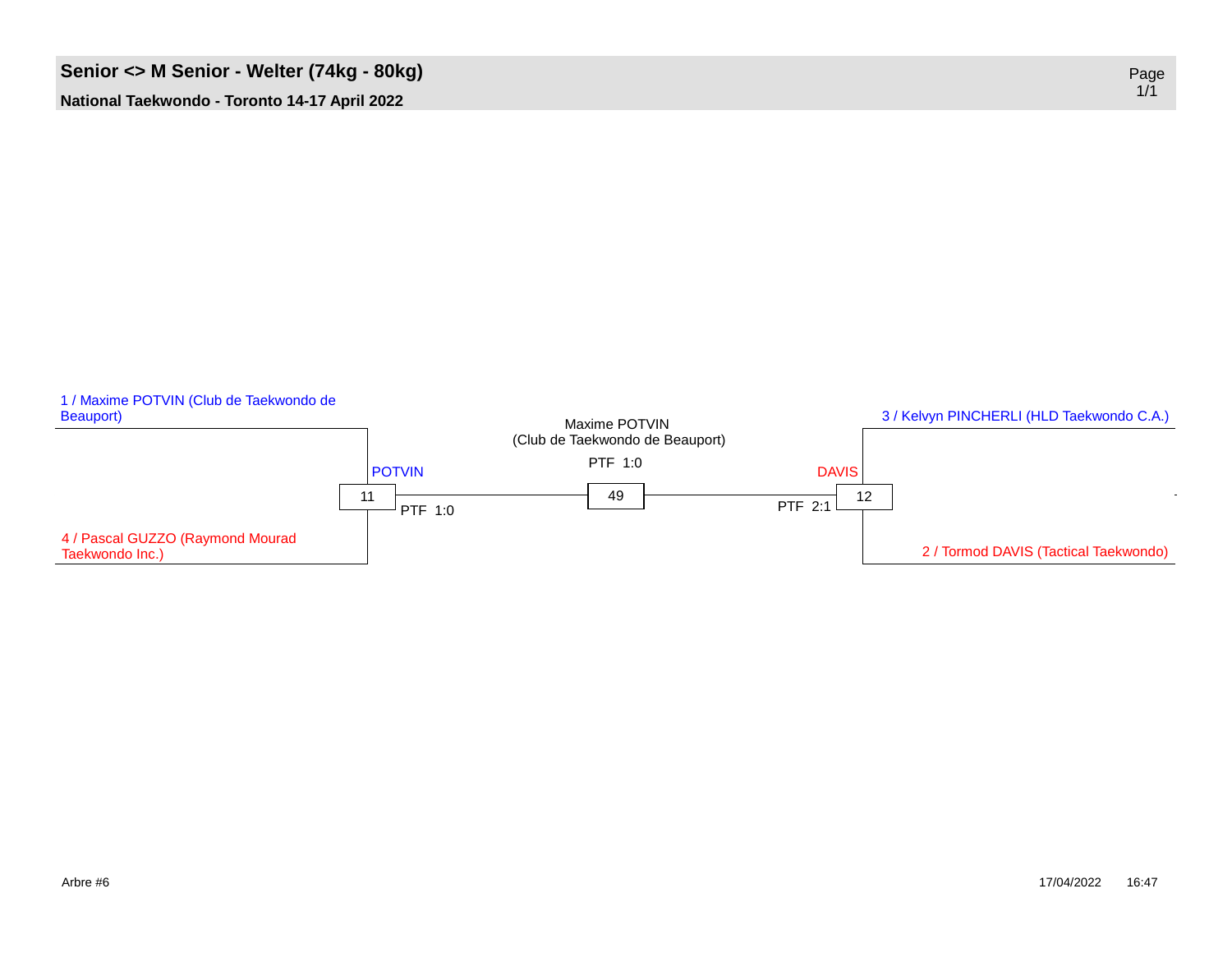## **Senior <> M Senior - Middle (80kg - 87kg)** Page

**National Taekwondo - Toronto 14-17 April 2022**



1/1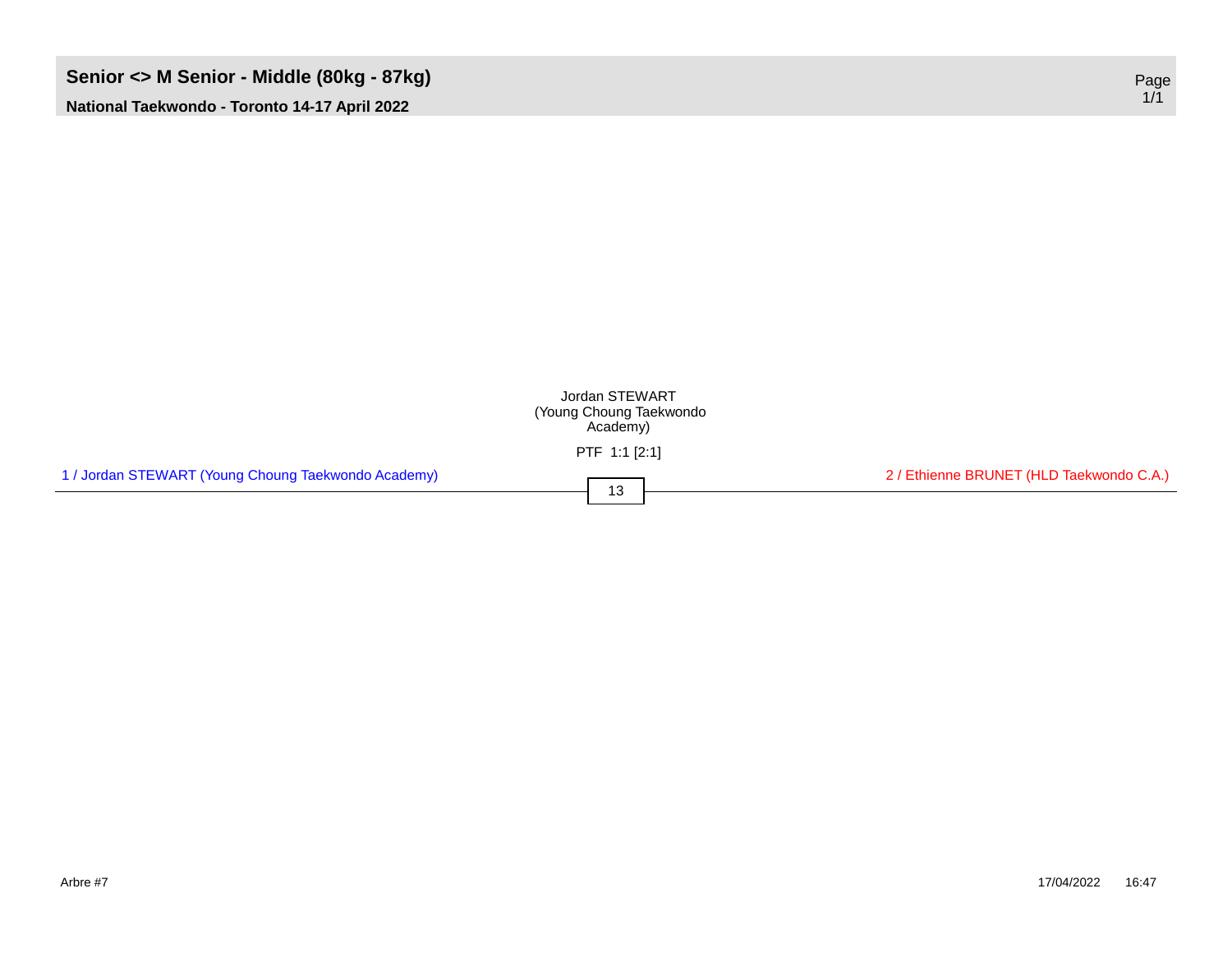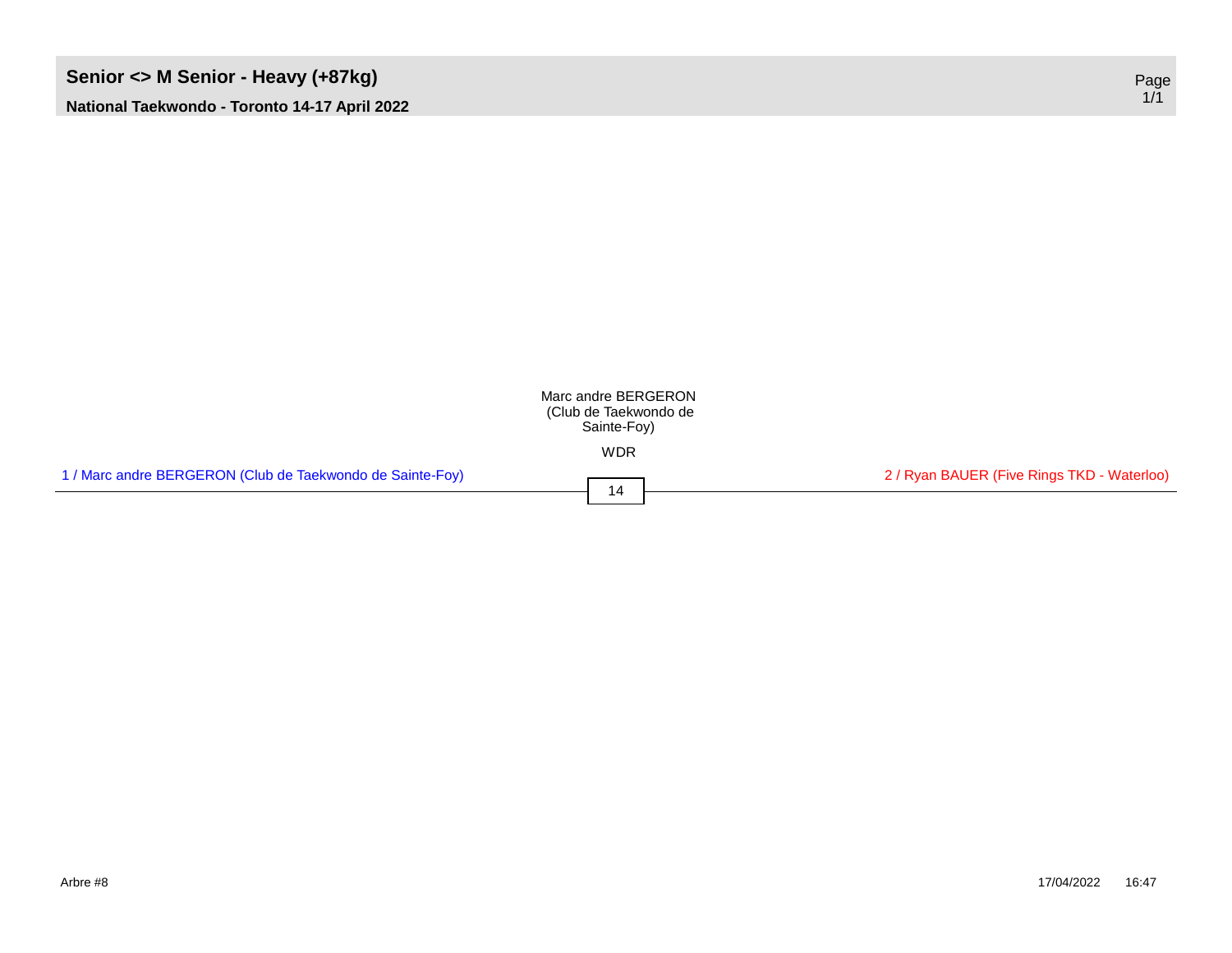

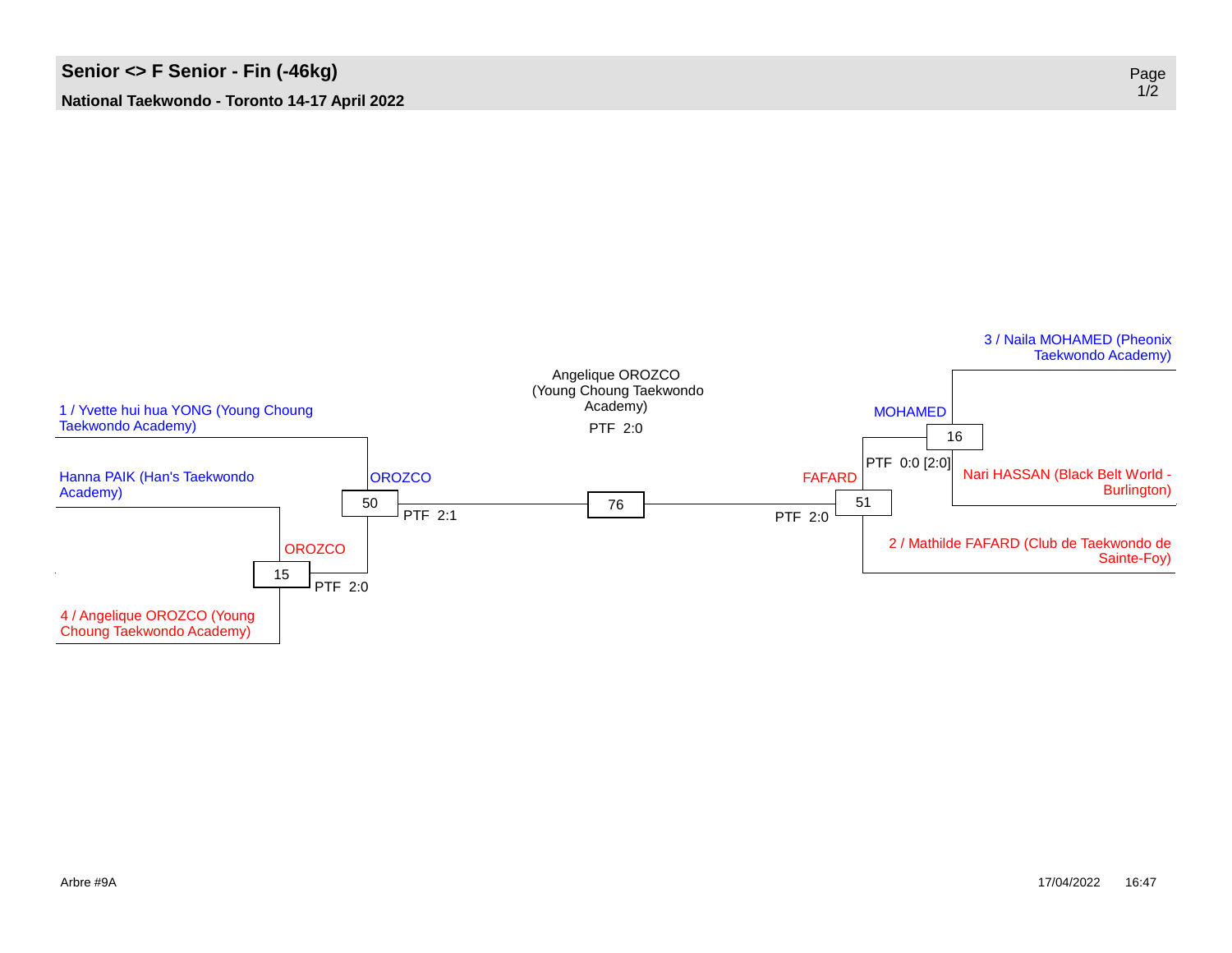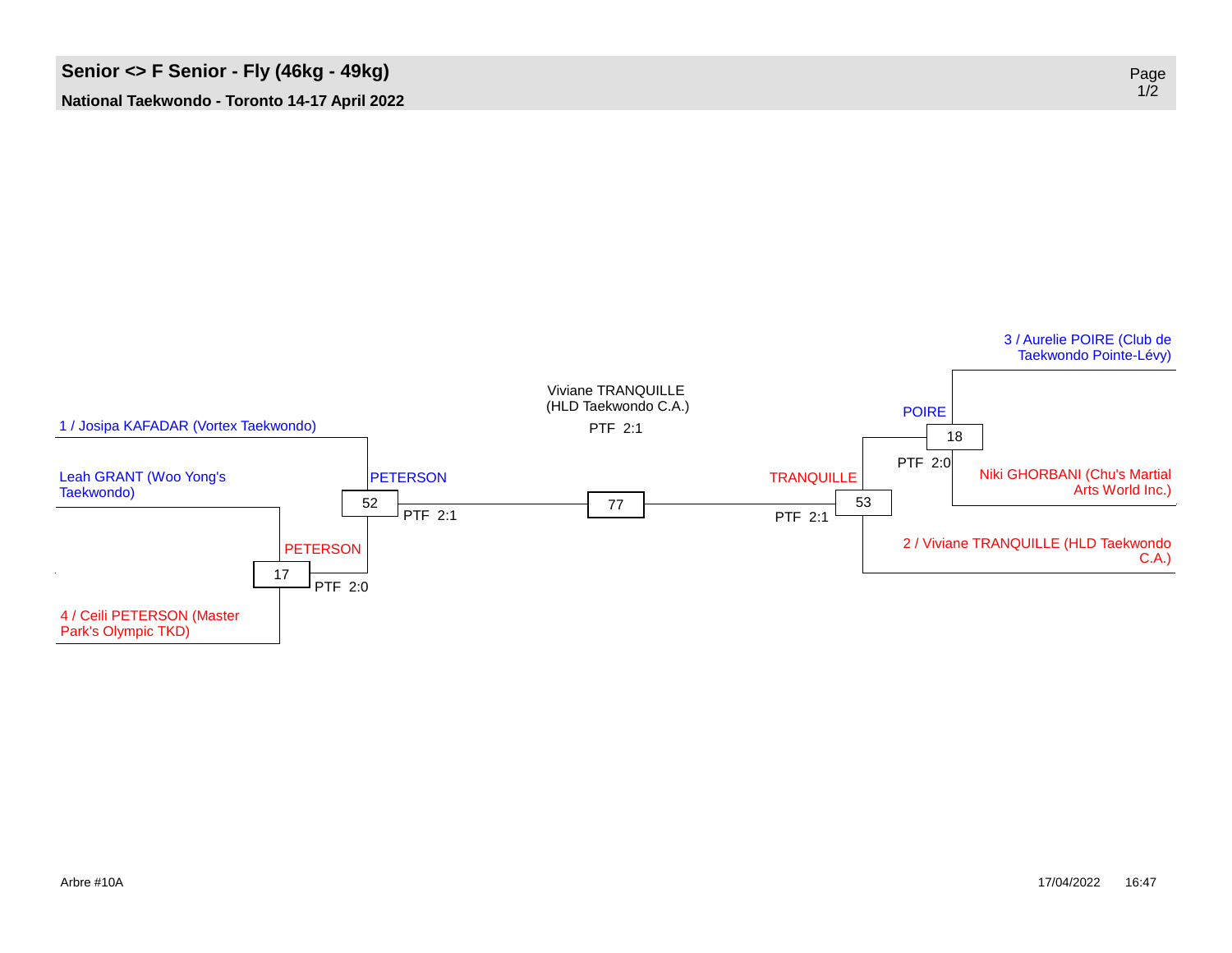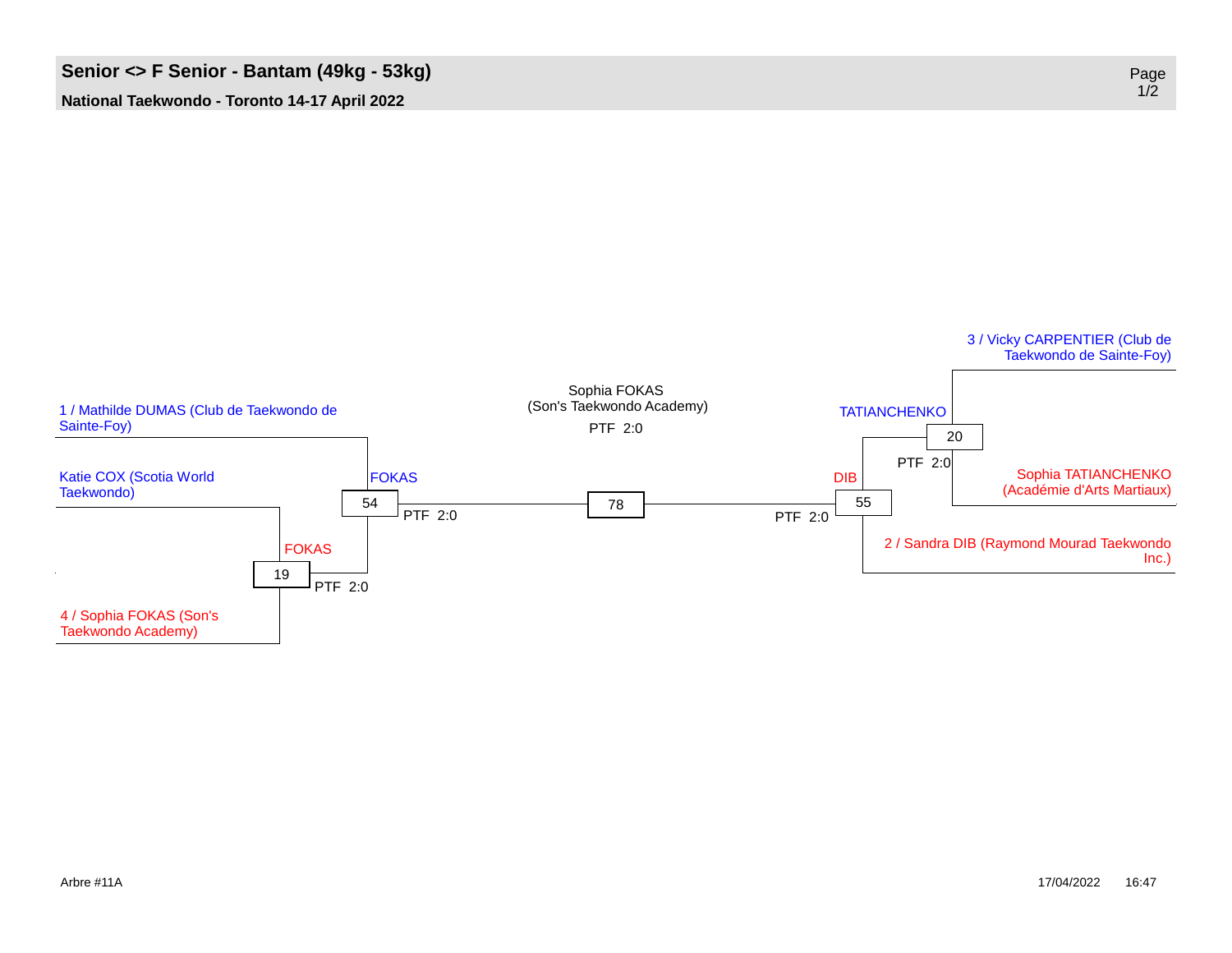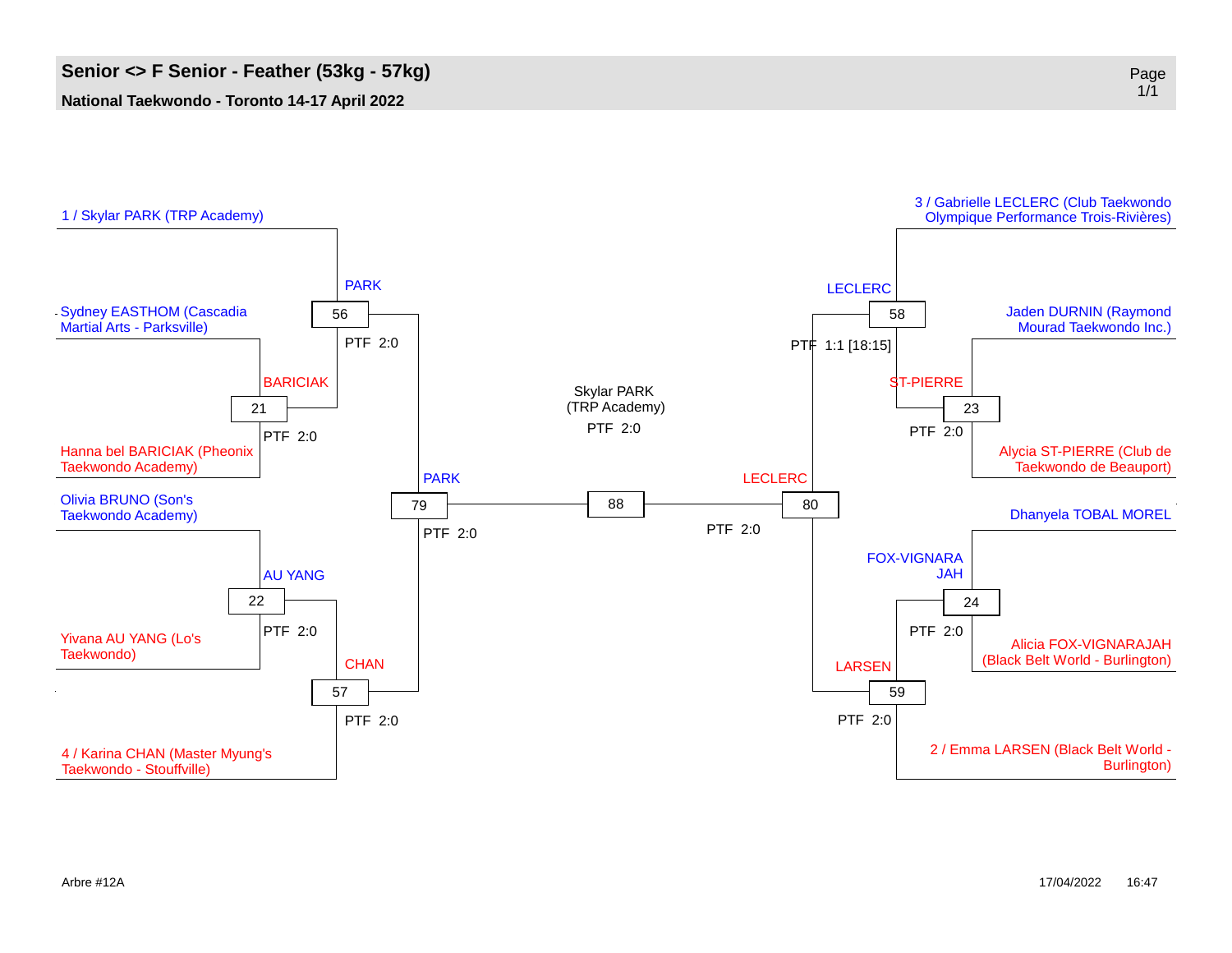

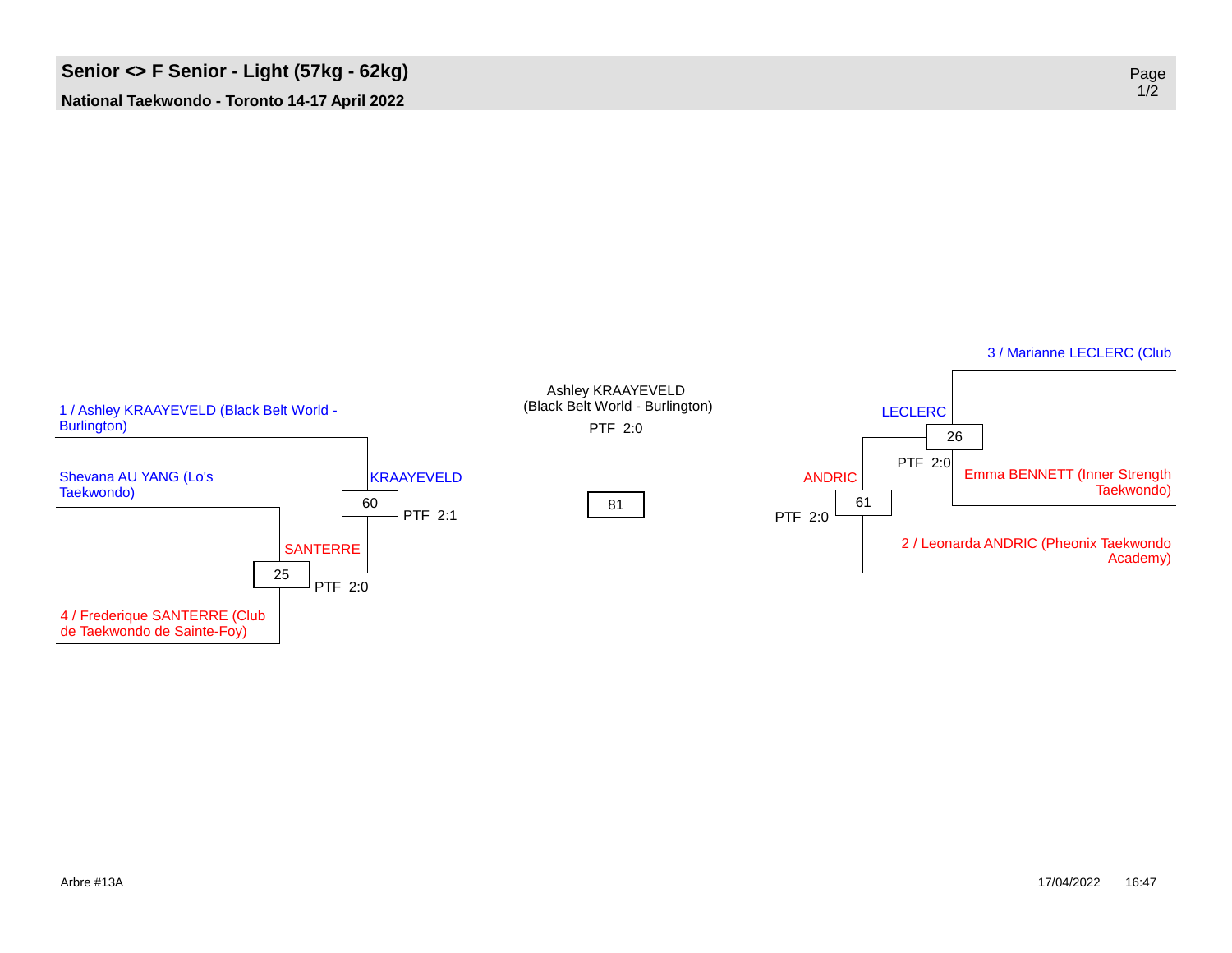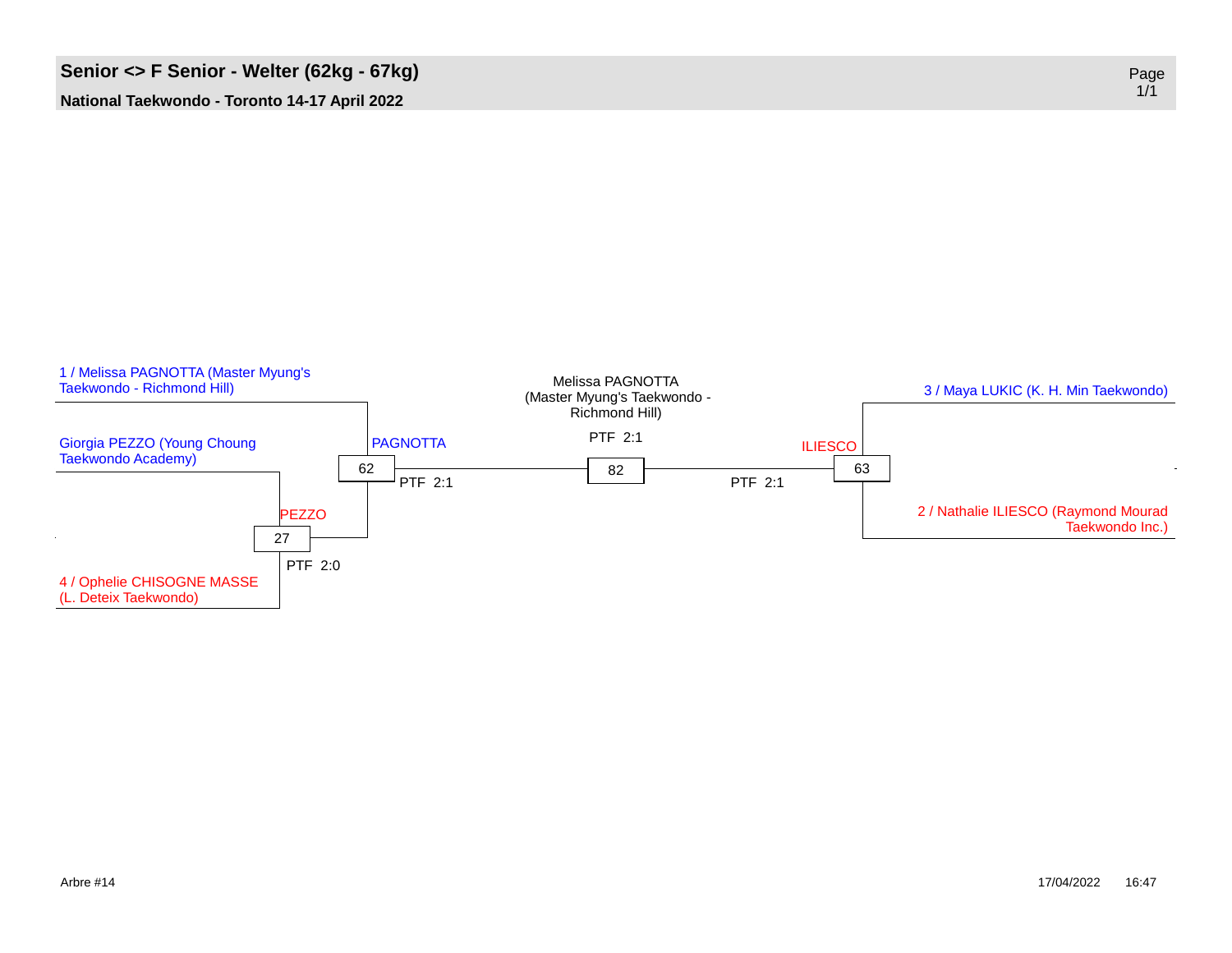